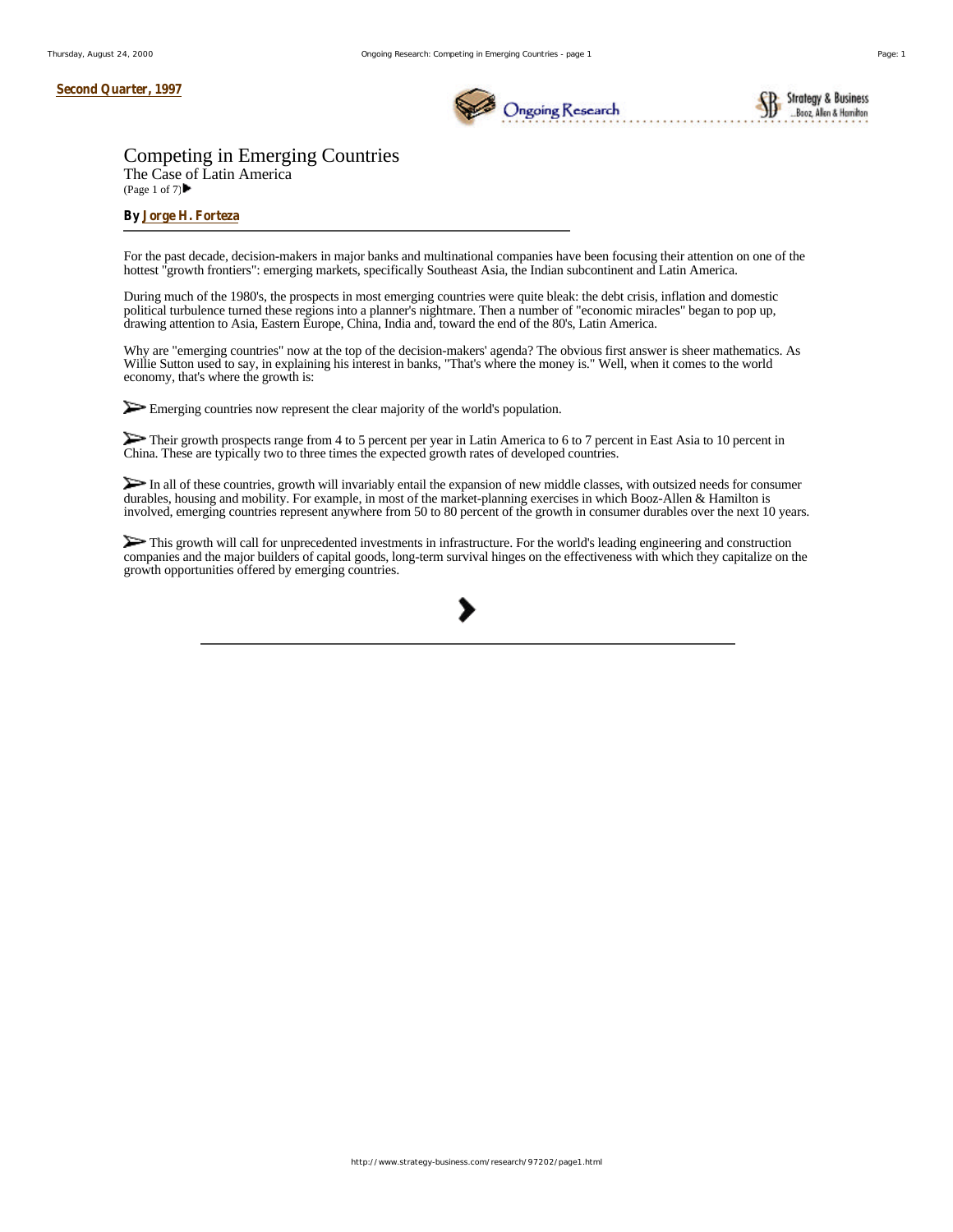

**Competing in Emerging Countries The Case of Latin America**

 $\blacktriangleleft$  (Page 2 of 7)  $\blacktriangleright$ 



Anuario Estatístico do Brasil IBGE, Indec, Banco Central do Chile

This massive shift in the world's "center of gravity of opportunity" is reflected in the way in which leading political analysts are arguing about the foreign policy priorities for the United States and other developed countries. Two examples illustrate the point:

 A Foreign Affairs article, written by a team led by Paul Kennedy, argues that American foreign policy should focus on "a small number of countries whose fate is uncertain and whose future will profoundly affect their surrounding regions."(1) These "pivotal states" are identified as Algeria, Brazil, Egypt, India, Indonesia, Mexico, Pakistan, South Africa and Turkey.

In an article published in Foreign Policy, international analyst John Stremlou contends that the priorities of American foreign policy should be the "10 big emerging countries," namely Argentina, Brazil, China, India, Indonesia, Mexico, Poland, South Africa, South Korea and Turkey.(2) In the article, Mr. Stremlou estimates that these 10 countries will account for 44 percent of the non-American growth in world imports, and that by 2010, they could be responsible for more trade with the United States than Europe and Japan combined.

This shift in strategic focus has translated into major growth in foreign direct investment and portfolio flows to emerging countries. (F.D.I. represents investments in plants and equipment while portfolio flows are directed at debt and equity positions.) The stock of F.D.I. in emerging countries has soared from about \$100 billion in 1980 to more than \$700 billion in 1995, and it is not surprising to find the same familiar names among the host nations. By decreasing size of F.D.I. stock, they are China, Mexico, Singapore, Indonesia, Brazil, Malay-sia, Argentina and Hong Kong.(3)

Given this extremely attractive outlook for growth, it is not surprising that Booz-Allen has witnessed the following evolution in the behavior of leading multinationals, local enterprises and local governments with which the firm works in designing and implementing strategic agendas:

 Multinationals are busy concentrating their investment efforts in emerging countries. This requires either entry strategies into new, unfamiliar countries or growth strategies in countries that are opening up or deregulating their markets.

Local enterprises that are typically dominant in their home countries find themselves facing serious challenges when their governments start dismantling the import-substitution policies that had protected them for so long. Those companies need to decide whether they can adapt to their new environment (by trying to grow internationally or developing alliances with world-class players) or simply exit the business by selling out to a multinational.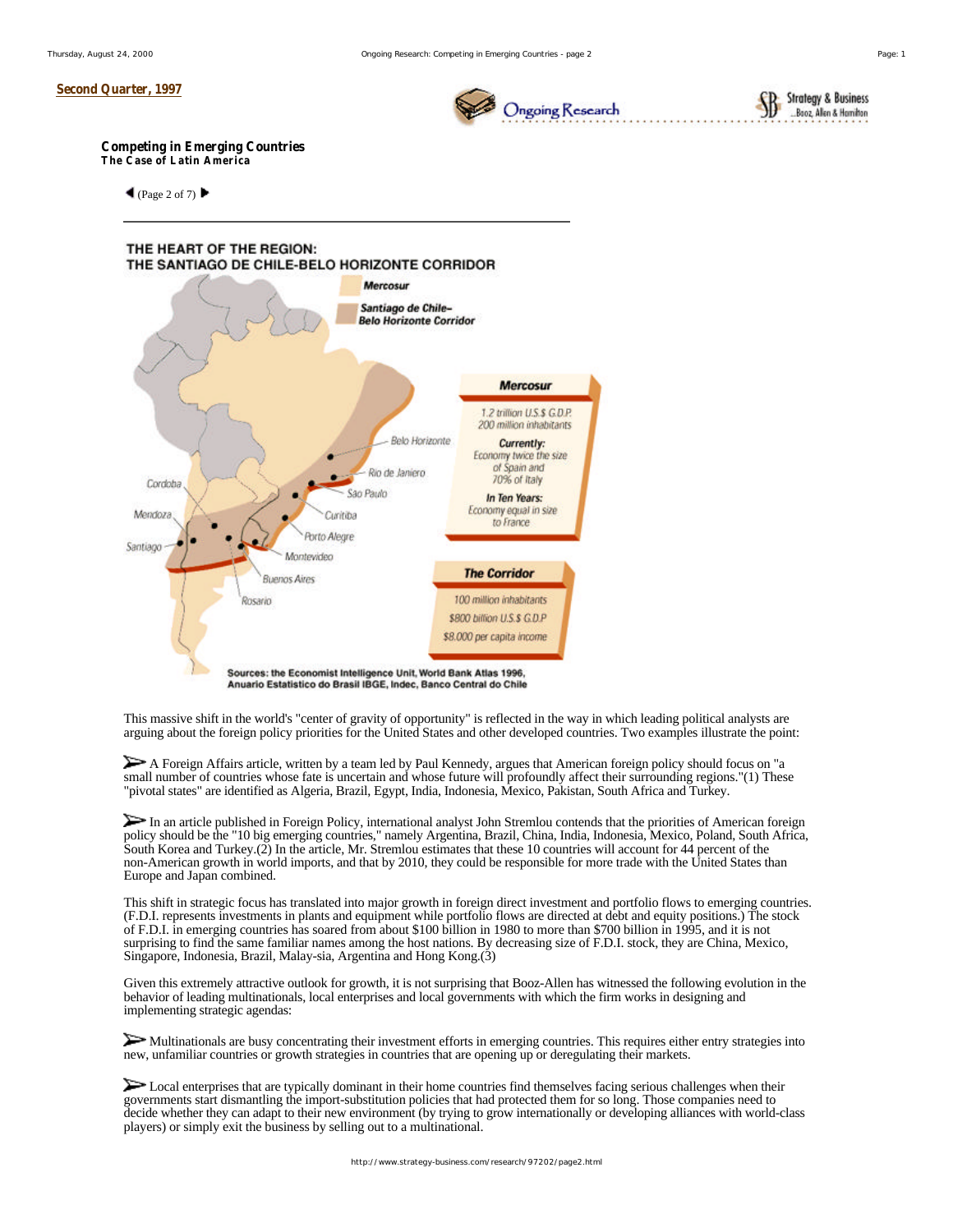National governments are involved in a broad range of efforts to persuade multinationals to bring plants and skilled personnel to their countries. These efforts range from the urge to obtain a favorable rating in the various "competitiveness" or "economic freedom" rankings (4) to very focused campaigns intended to attract major production facilities of automotive, electronics and durable-goods manufacturers.

At Booz-Allen & Hamilton, we are heavily involved in assisting all three segments of actors (multinationals, local players and governments) to enhance their competitiveness in this exciting game in emerging countries. In the course of our work, and in research efforts developed with client organizations, we have been able to distill experience and knowledge about the drivers of success and failure in ventures undertaken in this promising area.

We would like to share some of these learning experiences in a special series of articles, "Competing in Emerging Countries: The Case of Latin America." This initial article focuses on the specific opportunity offered by the rapid transformation of Latin American economies, and how that opportunity is being addressed by major multinational corporations. Regular features written by senior members of the firm's Latin American practice will follow.

1 "Pivotal States and U.S. Strategy," Robert Chase and Paul Kennedy, Foreign Affairs, January-February 1996.

<sup>2</sup> "Clinton's Dollar Diplomacy," John Stremlou, Foreign Policy, No. 97, Winter 1994.

<sup>3</sup> United Nations Commission for Trade and Development, World Investment Reports, 1994/1995.

4 For example, the World Economic Forum's "World Competitiveness Report 1996" and "Economic Freedom of the World," the Fraser Institute, Vancouver, Canada.

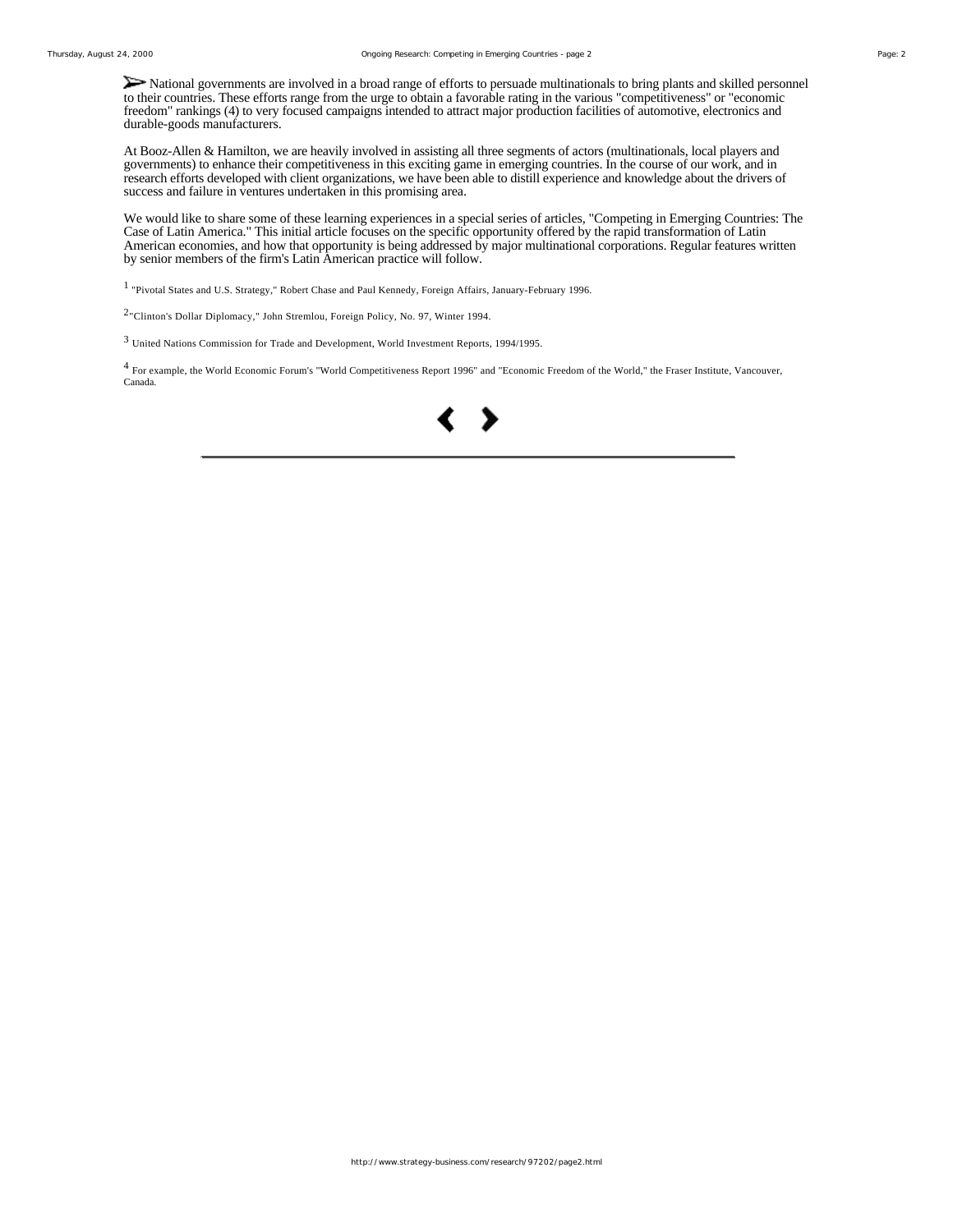

**Competing in Emerging Countries The Case of Latin America**

 $\blacktriangleleft$  (Page 3 of 7)  $\blacktriangleright$ 

# **TRANSFORMATION IN LATIN AMERICA**

During most of the 1980's, Latin America struggled with the heavy burdens of the debt crisis, hyperinflation, recession and the transition from authoritarian to democratic governments. In fact, most analysts call the 80's Latin America's "Lost Decade."

It is striking how a few numbers can capture the extent of the decay suffered by the region: While the gross domestic product of Asian countries grew by almost 7 percent a year (6 percent a year in per-capita terms) from 1986 to 1995, Latin America's G.D.P. advanced at a rate of little more than 2 percent, translating into virtually zero growth in per-capita terms. In similar fashion, Argentina's per-capita G.D.P. dropped to just 29 percent of the per-capita average in O.E.C.D. countries, from 44 percent, between 1970 and 1995.(5)

The only Latin American country that systematically improved its competitive positioning during the Lost Decade was Chile. Chile is the country in the region that can be compared to an "Asian Tiger" in terms of its economic performance, and its institutional transformation during the 80's led the way for the reform processes of the region.

Toward the end of the 80's, most governments in the area came to the realization that they were gradually becoming "irrelevant" to the investment decisions of major international players and that they would slowly but surely lose ground to Asia and Eastern Europe in the competition for capital and employment opportunities. As a result, most of the countries started adopting what some analysts call "democratically led transformation programs," efforts that are widely known as variants of the "Washington consensus."

In our view, the different policy initiatives were all aimed at sharply increasing the attractiveness of the countries to international investors. Mexico in the late 80's, Argentina starting in 1987-89 and Brazil in 1990 all designed transformation policies that targeted the following objectives:

*Attaining economic stabilization and a functioning price mechanism as the fundamental building block of a capitalist economy.* The Salinas, Cavallo and Real plans are all variations of the same programs, which are designed to build the basis for rational economic decision-making.

*Creating the conditions for a massive recovery in domestic demand.* The stabilization efforts, combined with a steady exchange rate, translated quickly into sharp recoveries in real wages, with a resulting surge in demand for packaged goods and consumer durables.

*Launching large-scale privatization programs.* By shifting the ownership of most state-owned utilities, governments were trying to reduce their financing needs. But they were also trying to offer businesses with huge untapped potentials to foreign companies. By doing so, billions of dollars of investments have poured into the region, from such leading players as STET, Telefónica de España, France Telecom, GTE, Lyonnaise des Eaux, EDF, British Gas and several Chilean companies.

*Launching regional integration initiatives.* Most of the countries in the region realized that they would have to join forces to become more interesting to multinationals. At the same time, they saw the need to offer their own domestic corporations a more "tolerant" environment to reorganize and grow. The two major initiatives in this respect are Mercosur and the Andean Pact.

These efforts are slowly combining to form an image of Latin American transformation among decision-makers that is translating into sharply enhanced investment flows into the region. That perception is based on the following favorable determinants:

 Countries in Latin America are now democratically led, capitalist societies in which the process of transformation is quite advanced and large-scale violence and upheaval are seen as highly improbable.

 Clusters of urban areas in both the "Caracas-Bogotá-Quito corridor" and the "Santiago de Chile-Belo Horizonte corridor" are now significant centers of demand.

Take the "Santiago de Chile-Belo Horizonte" corridor. This grouping of the 10 largest cities in Argentina, Brazil, Chile, Paraguay and Uruguay is the backbone of Mercosur, an economic union with a \$1.2 trillion G.D.P., nearing the size of the Italian economy. (See the accompanying exhibit.) These 10 urban centers account for around 60 percent of Mercosur's G.D.P., forming an economy the size of Spain's with an adjusted per-capita purchasing power that is similar to the levels in Portugal and southern Spain.

5 Inter-American Development Bank, cited in Business Latin America, April 1996, and International Monetary Fund statistics.

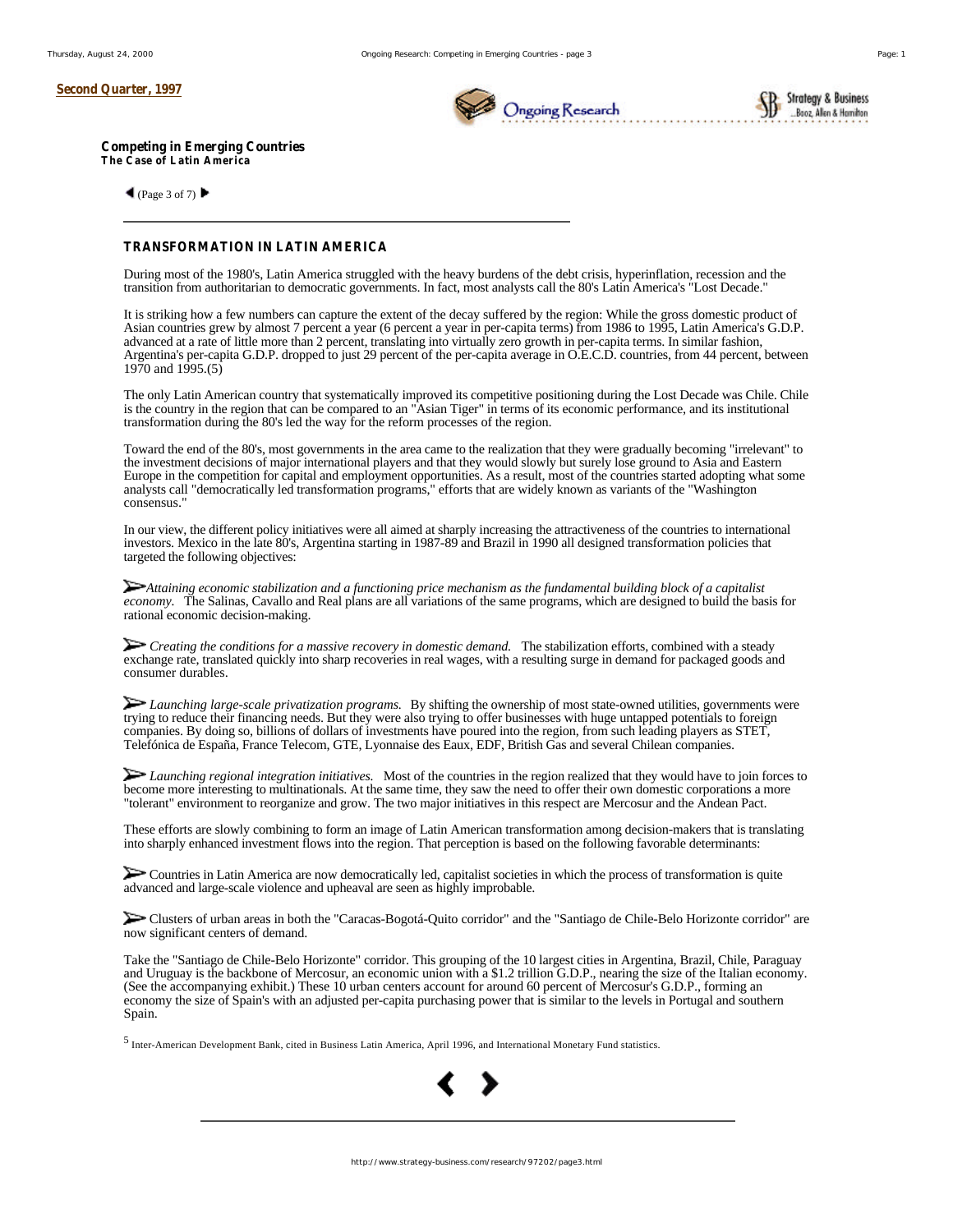

**Strategy & Business** Booz, Allen & Hamih

**Competing in Emerging Countries The Case of Latin America**

 $\blacktriangleleft$  (Page 4 of 7)  $\blacktriangleright$ 

The exciting part of the story is that the region shows a remarkable potential for growth in consumer durables. The level of ownership of cars, computers and other products is so low, relative to European standards, that the untapped market is simply enormous.

For example, to reach the level of car ownership in Greece would mean more than doubling the present stock of cars in this region; to reach the level in Spain would require multiplying that stock by a factor of almost four.(6) And in computers, a gain of 250 percent would be needed to match the penetration level in Portugal. Numbers like these always make corporate planners dreamy.

But the tantalizing market for consumer durables is just for openers. Because of regulatory and socio-demographic changes, most countries in the region are slated to undergo significant "discontinuities" that will create major shifts in demand:

There are enormous shortages of decent housing in the region; estimates of shortfalls range from 3 million dwellings in Argentina to more than 10 times that number in Brazil. The growth potential for quality, low-cost housing is enormous.

The state-owned pension systems are not viable (as is also the case in most developed countries). Chile led the way in establishing a privately run pension fund industry, which now manages \$30 billion and has become a major driver of investments in Chile and abroad. Argentina reformed its systems in 1994, Uruguay did so in 1996 and Brazil will be next. The prospect of managing funds reaching \$200 billion by 2010 is attracting all leading world players to this market.

The population is steadily getting older, and the growth prospects for services to elderly people are huge. The government supply of these services is nonexistent or of unacceptable quality. For that reason, sharply growing segments of middle-class elderly people will have to pay for such services.

In summary, it should be clear by now that the "emerging clusters" in the north (Caracas-Bogotá-Quito) and in the south (Santiago de Chile to Belo Horizonte) offer enormous growth opportunities for multinationals -- on a scale that can be compared only to the potential of India's middle class -- in the consumer goods, durables and service sectors.

6 See "Latin America, New El Dorado," Financial Times, Jan. 7, 1997.

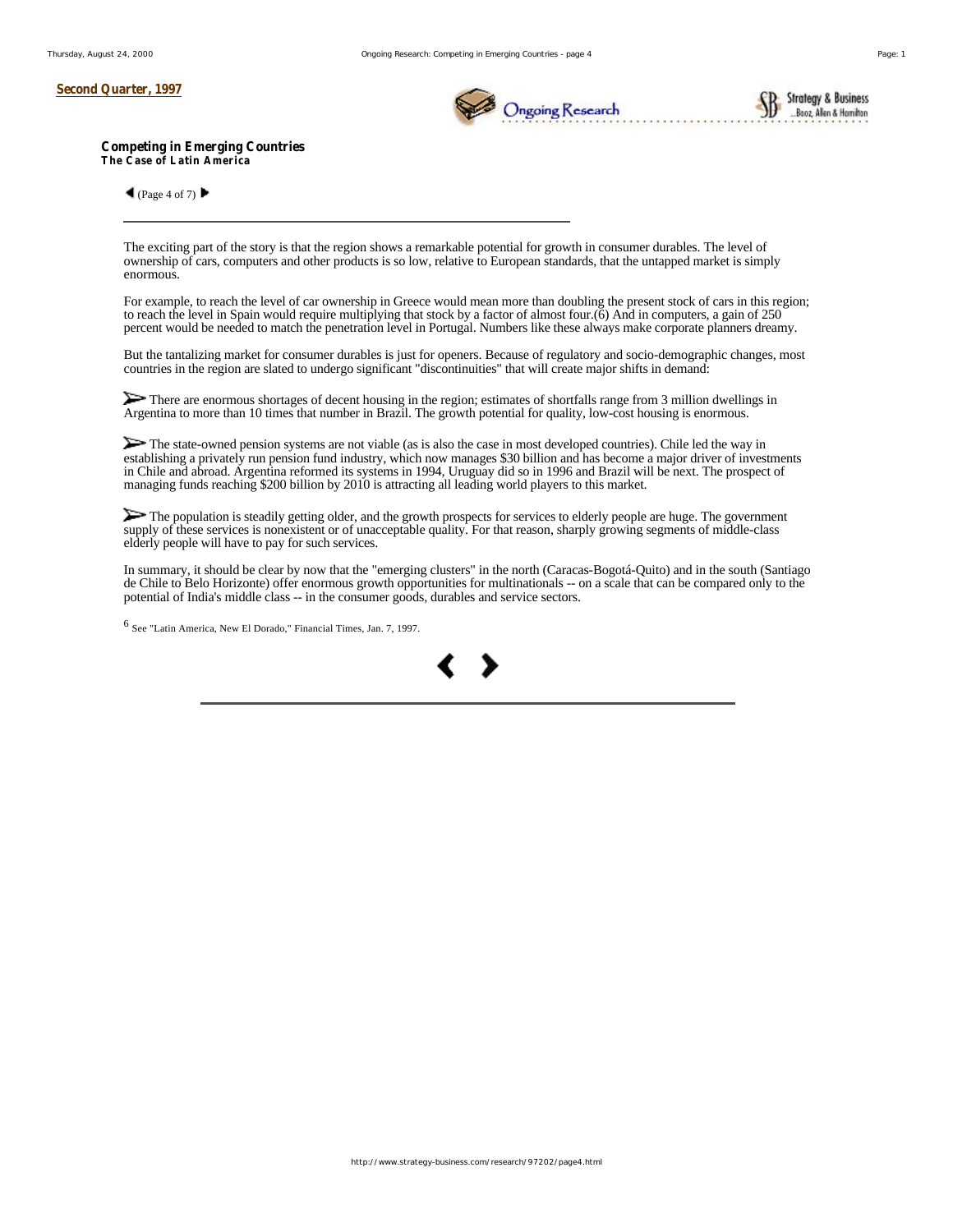

**Competing in Emerging Countries The Case of Latin America**

 $\blacktriangleleft$  (Page 5 of 7)  $\blacktriangleright$ 

# **OPPORTUNITIES AND CHALLENGES FOR MULTINATIONAL PLAYERS**

When we analyze the prospects for multinationals in addressing the growth opportunities in the region, it is useful to differentiate among three very contrasting situations in which they find themselves:

a) The "multidomestic player" that must move to a regional footprint and management model.

b) The multinational player that is starting to expand in the region.

c) The multinational player that is entering, or considering entering, the region.

Let's look at each of these strategic situations in turn.

**The multidomestic player.** Some multinationals have been household names in Latin America for several decades. Most of these companies grew by creating country-specific positions to take advantage of the import-substitution policies of each country. By the early 90's, however, the compounded effects of the opening up of the import barriers and the formation of regional integration agreements led these multinationals to sharply rethink their strategies, production footprints and management models. In fact, most of the multinationals were facing situations that they had already seen in Europe in the 70's:

a production footprint made up of too many plants, many of them subscale and with too wide a product range.

a number of "self-contained" country units, each with its own management and administrative functions.

limited trade and cooperation among the country units.

a "multidomestic" culture with little knowledge creation and exchange among the country units.

Booz-Allen has been involved in the redesign of several of these management models, ranging from strategy review to the development of a new organization structure and a number of "regional key management processes." In doing so, the firm has studied the lessons learned in the reorganization of major multinationals in Europe in the period leading up to 1992 as well as similar efforts by multinationals in emerging countries. The models include the following features:

Rearranging country units into "regional clusters" that each combine several countries.

 Moving toward a matrix in which product and functional expertise starts becoming a partner to geographically focused capabilities.

Generating interactions between the "country manager" and two new actors: the "regional product or capability manager" and the "regional functional manager."

 Moving toward a new production footprint, which implies greater specialization of production facilities, more intra-regional trade (maybe even plugging the regional plant into the worldwide trading network of the corporation) and, in some cases, capability consolidation.

Creating regional units for capabilities such as product development, industry-specific expertise and functional areas where cost is important (such as logistics and administrative services) or where uniform quality and common standards are paramount (as in human resources and information technology).

The design and implementation phases are extremely complex and conflict-ridden. But we have found that multinationals that manage to implement the transition from a "multidomestic" perspective to a "regional" perspective wind up creating a powerful platform for future success. In fact, they typically start reaping a number of benefits:

*Growth in revenues.* By creating a regional product or expertise that each country unit would be incapable of developing, the range of products is streamlined and the marketing focus is tightened. That typically translates into market-share gains.

*Reduction in costs.* The combination of a reduction in administrative costs (by merging several previously independent country units) and in operating expenses (by streamlining and merging production facilities and functional units) can result in a cost savings of up to 30 percent in overall regional operations.

*Attractiveness to top-quality human resources.* By adopting a regional approach, the corporation now offers much greater career opportunities to its management. The product line manager in Chile, for example, now has the opportunity to run a Southern Cone unit that is 10 times the size of his or her previous responsibilities.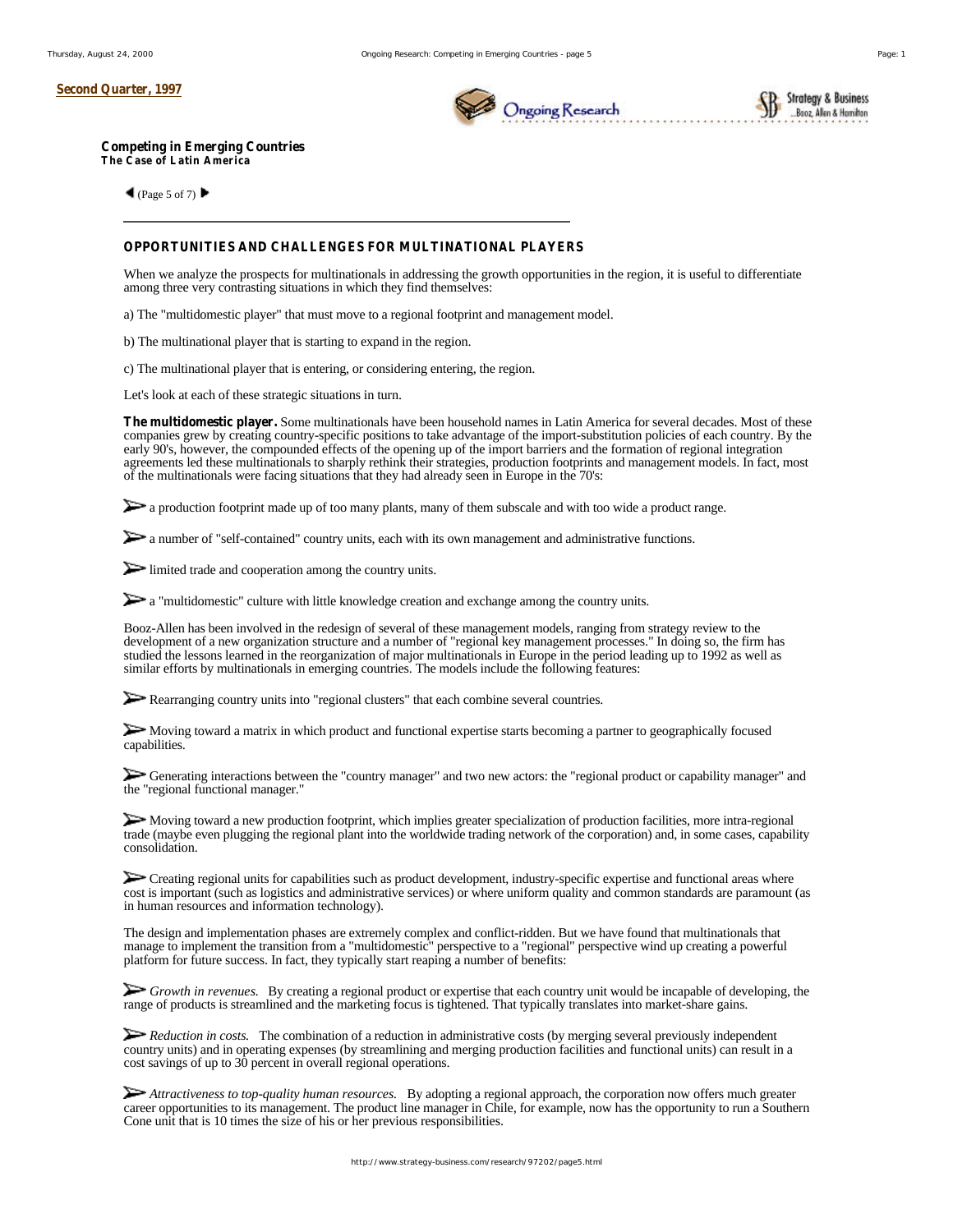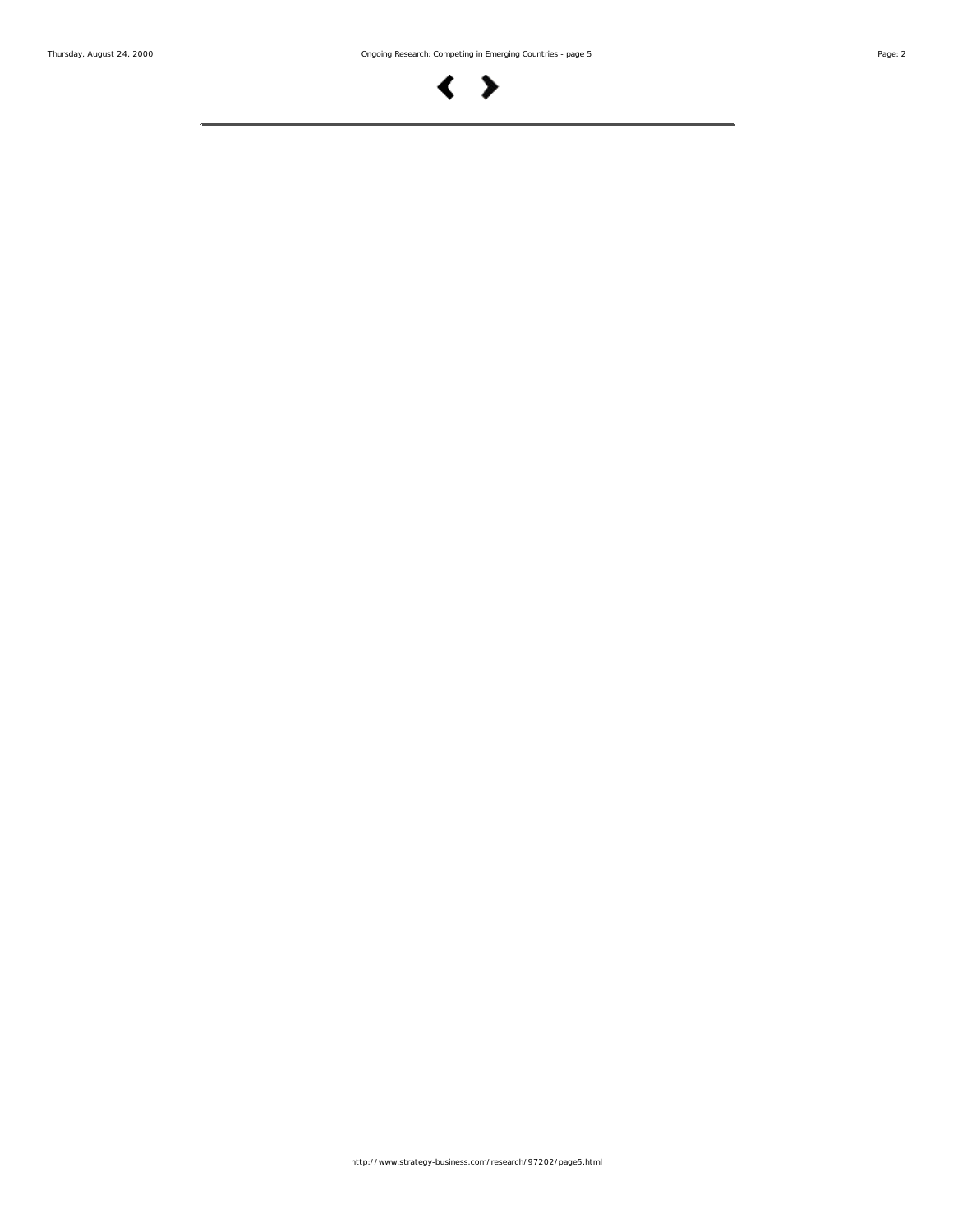

**Strategy & Business** . Booz. Allen & Hamilton

**Competing in Emerging Countries The Case of Latin America**

 $\blacktriangleleft$  (Page 6 of 7)  $\blacktriangleright$ 

**The multinational that is starting to expand.** In a number of sectors that were originally dominated by local players, such as packaged food stuffs, there has been a remarkable shift in the past five years toward ownership by multinationals. Merger and acquisition activity has increased dramatically in the region, as industry giants such as Procter & Gamble, Nabisco, Parmalat and BSN, among others, have acquired local players. (This is also the case, incidentally, of such leading financial services players as Banco Bilbao Vizcaya and Santander from Spain and ABN AMRO from the Netherlands, which have grown substantially via recent acquisitions.) For these players, the opportunity for growth is substantial, but it entails dealing with a number of challenges:

How to capitalize on well-known local brands with a healthy local franchise, which typically have mediocre product ranges and very ineffective delivery systems.

 How to start complementing the local range of products with world "category killers" and how to allocate resources between the "local" and "global" product lines.

How to significantly upgrade the quality of product manufacturing, packaging, distribution and channel relations. In short, how to bring a "sleepy, but successful local player" into a global network.

 How to handle human resources. In the typical company that is acquired, a layer of self-taught managers nearing retirement age is coexisting with a very weak middle-management and some bright youngsters, all within a paternalistic and authoritarian culture. How to start injecting new blood while making sure that expatriates do not destroy that culture is the greatest challenge of all.

Here again, there are already a number of success and failure stories that we can analyze across the region. In general, most "disaster stories" in acquisitions and entry strategies have a number of common traits (which, incidentally, parallel the cases we ran across in Europe in the late 80's):

*Extremely high acquisition prices.* There is always a moment in these transformation programs (Spain in the mid-80's, Argentina in 1993-94, Brazil right now), when there is a "stampede" of eager multinationals, all running after the same 10 local companies. The results are superficial evaluations, widely inflated "synergies" and, in general, unrealistic estimates of financial return.

*Investment horizons that are too short.* Having overpaid for the acquisition in the first place, managers are then under pressure to deliver very high returns very soon. The resulting race to produce financial results leads to a number of strategic errors, including milking successful brands and underinvesting in new brands or in infrastructure.

*Limited attention to culture and human resources.* While it is clear that the multinational is normally bringing superior human resources and management practices, the key factor is how these capabilities are planted in the local corporation. Subsidiaries that end up relying heavily on expatriate staff because they have not been able to retain or attract skilled local managers are typically losers over the long run.

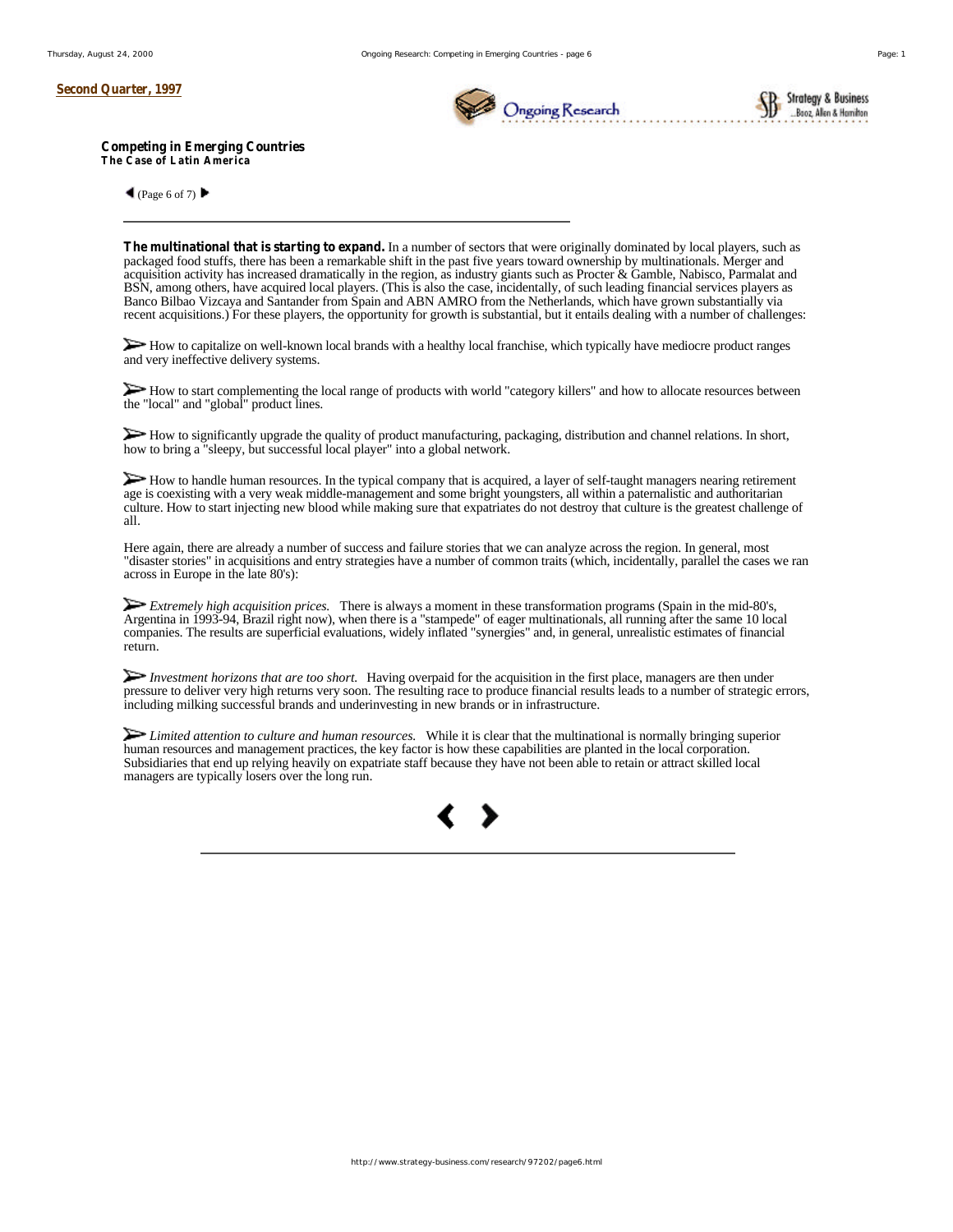

#### **Competing in Emerging Countries The Case of Latin America**

 $\blacktriangleleft$  (Page 7 of 7)

## **The multinational that is entering the region.**

For several multinationals that have woken up only recently to the promise of Latin America, the challenge is how to build a viable regional presence while the "window of opportunity" is still open.

That is the situation for some European players, American firms in the financial services industry and Asian companies that are now trying to

enter the region. Interestingly, this is also the case for leading Chilean corporations, which are finding limits to growth in their domestic markets and are now expanding to Argentina, Brazil and Peru.

Most of these companies are facing the following challenges:

*Confirming market potential.* On paper, the region offers boundless potential for everything from toiletries to software to consumer banking. The key questions are: how much potential, and by when? We have seen several cases of corporations wildly overestimating potentials for product/ service adoption, based on their home country or European experience. Careful segmentation and understanding of consumer dynamics are a must in avoiding costly failures.

**Designing viable entry strategies.** For years, the conventional wisdom has been that it is better to acquire than to start from scratch in a new, unfamiliar market. We believe that deregulation and shifts in consumer attitudes and in human resource markets now argue for a wholesale rethinking of this approach. In our experience, one should always start with a "clean sheet of paper" approach, to be abandoned only in the face of immovable obstacles or if an incredibly attractive acquisition/alliance opportunity crops up.

*Competing for top human resources.* Throughout the region, the pool of human resources is very small. Ask for a top consumer goods marketing manager or a world-class retail financial services marketer and you will seldom find more than 10 to 15 attractive candidates in each country! Coming up with an appealing business proposition, using headhunters effectively and mixing local and international resources adequately are all keys for success.

These are all illustrations of the opportunities and challenges confronting multinationals in one of the world's most attractive regions. Since Booz-Allen is continuously involved in research efforts related to strategies and transformations pursued by major economic actors in the region, the firm would like to report on the results of these efforts in upcoming issues of Strategy  $\&$ Business.

What follows is a sample of the topics that we will be addressing:

*Local companies.* Local corporations are finding significant opportunities and challenges in this new Latin American playground. They are typically family owned, undercapitalized and with limited human resources. They are also under pressure to design new strategies, create alliances or internationalize.

*The regional multinational.* Forming a very interesting subset of these local corporations are those that are placing brave bets on becoming regional multinationals. Companies like Chile's Lucchetti, Argentina's Alpargatas and Brazil's Sadia are all expanding into neighboring countries, launching brands, creating new country units and starting to deal with the promises and frustrations of internationalization.

*Consumer markets.* In the Latin American consumer markets, the basis for competition is being transformed by the combination of a growing middle class and the internationalization of the higher-income segments of the population. These markets show the simultaneous effects of rapid growth and the emergence of differentiated segments. All of a sudden, it is becoming attractive to segment the markets and specialize the product/ service range accordingly.

*Strategic alliances and acquisitions.* For companies planning to enter this marketplace, or for local competition pondering their future, the issue of strategic alliances and acquisitions is becoming critical. We have analyzed and executed a number of alliances across the region and will present the lessons we have learned.

*Media/entertainment and tele-communications.* A number of "new" industries are emerging in this region. We will focus on the cases of media/entertainment and telecommunications. In both marketplaces, we are witnessing dramatic growth, the entrance of leading multinationals and sharply increasing competitive stakes. Local groups such as Carbajal, Globo, RBS and Clarin are all implementing aggressive strategies for growth. In telecommunications, we are witnessing a major showdown among the likes of GTE, Motorola, Telefónica de España, France Telecom and STET.

This listing of issues, which is still incomplete, is intended to portray to the readers a number of considerations that they should bear in mind when addressing the challenges and opportunities offered by one of the most dynamic regions in the world.

Reprint No. 97202